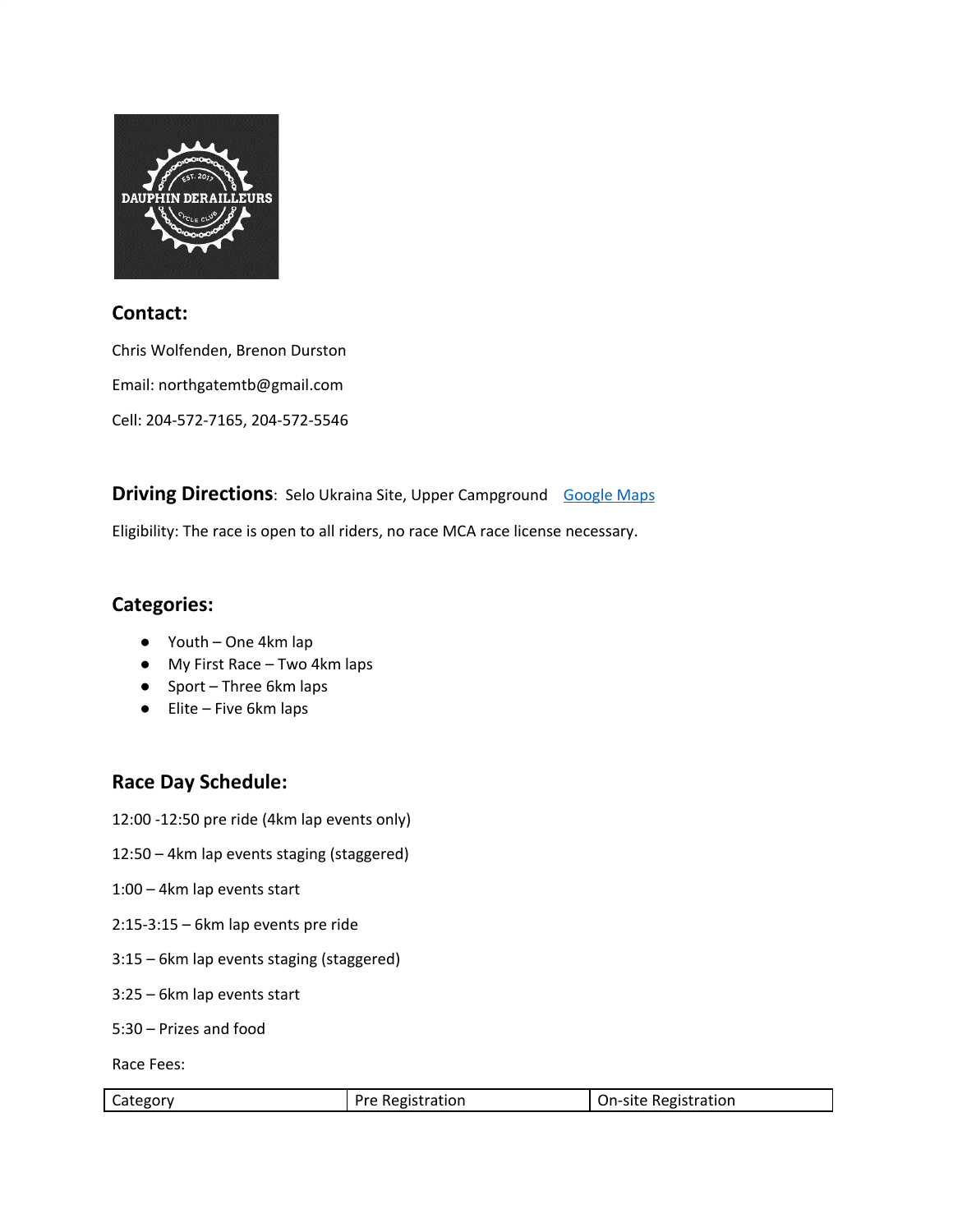| Youth         | \$20 | \$25 |
|---------------|------|------|
| My First Race | \$25 | \$30 |
| Sport         | \$30 | \$35 |
| Elite         | \$30 | \$35 |

**Race Day Registration:** Registration opens at 10:30AM and ends 1 hour before event start. Please try to Pre-Register as it gives us a

better estimate for food and participants. There is an additional \$5 for race day registration in ALL categories

**Check In:** Check in is required by ALL registered racers. Must be completed % hour before event start or earlier.

### **Awards:**

Prizing will be distributed for all categories

**Race Course:** Race course will be marked and designed by Dauphin Derailleurs volunteers, it is a mix of rock, wooden bridge, dirt singletrack, and sand. There is moderate climbing, descending and some technical sections. This course is a test for the 2020 Manitoba Summer Games

### **General Race Rules:**

- Pre-riding may only be done during the designated times for your category.
- All racers must operate a bicycle with both front and rear working brakes.
- All racers must wear a safety approved helmet deemed appropriate for cycling AT ALL TIMES while riding (i.e. while training, racing, riding around the staging area etc.). No exceptions.
- Riders shall act and race with caution and respect for their fellow racers. They shall be held responsible for any accidents that they cause.
- Racers MUST present their license at the Registration/Check in table. Do not come to a race without your license. FYI, technically, the license is to remain on your person throughout the race.
- It is a racer's responsibility to know the race course and the number of required laps before the race starts. Marshals are not obligated to give out directions to confused riders.
- A racer must act in a sporting manner at all times and shall permit any faster rider to overtake without obstructing.
- If a rider exits the course for any reason, he/she must return to the course at exactly the same point from which they exited (i.e. do not cross over tape to reenter the course).
- Music players and electronic devices are NOT allowed by any racers during any events.
- Handlebars must have end caps. Kickstands should be removed. Water bottle holders must be secured in appropriate locations on the bicycle frame or seat post.
- Race plates must be secured to the handlebar so that the number can be clearly read by the Commissaires at the finish line. Do not alter the plate in any way. Ensure the plate is not